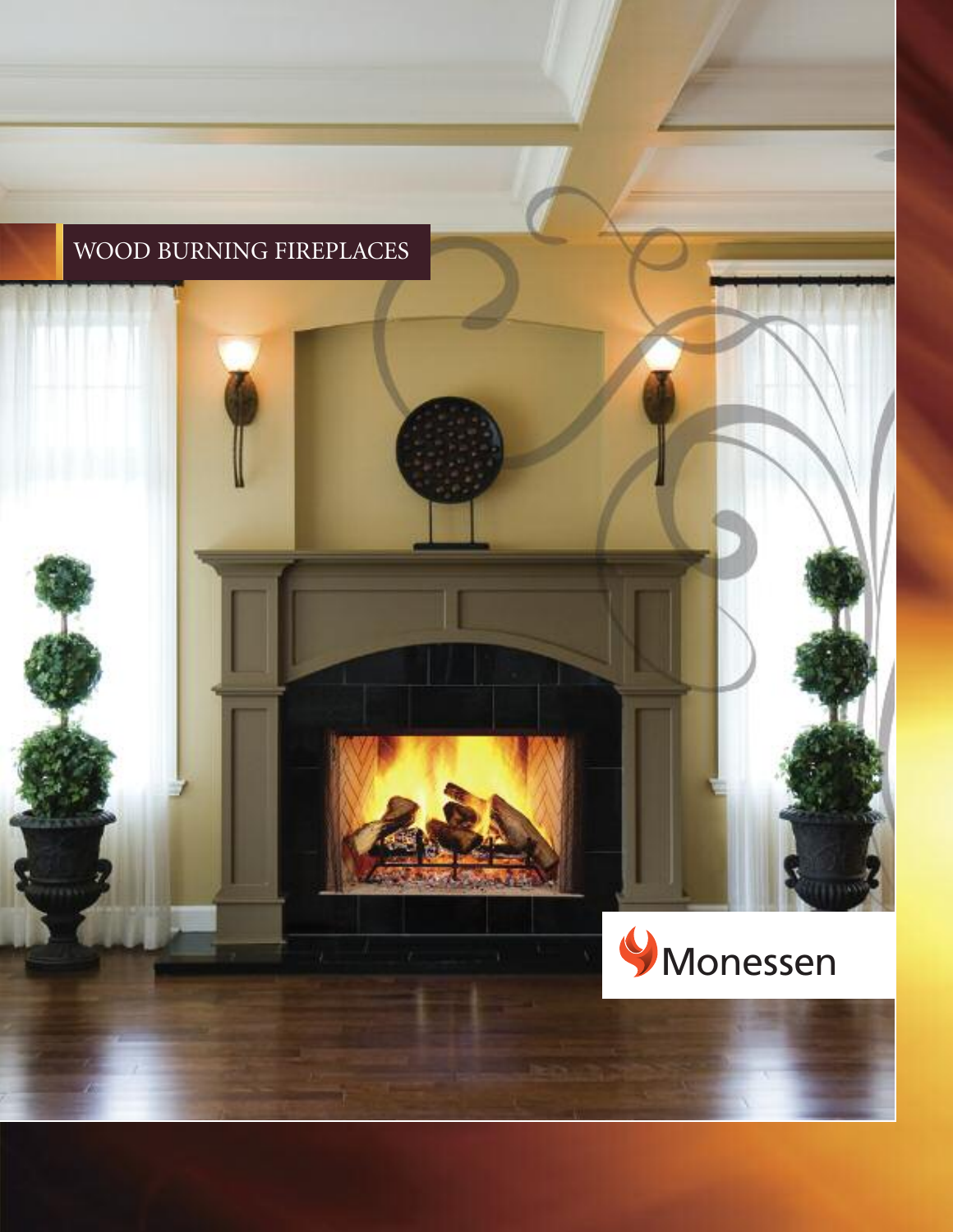WARM WELCOME



Nothing invites or delights like the dancing flames of a fire. For thousands of years fire has been the focal point of hearth and home and, like so many families before, we invite you to sit by ours and enjoy their warmth and beauty.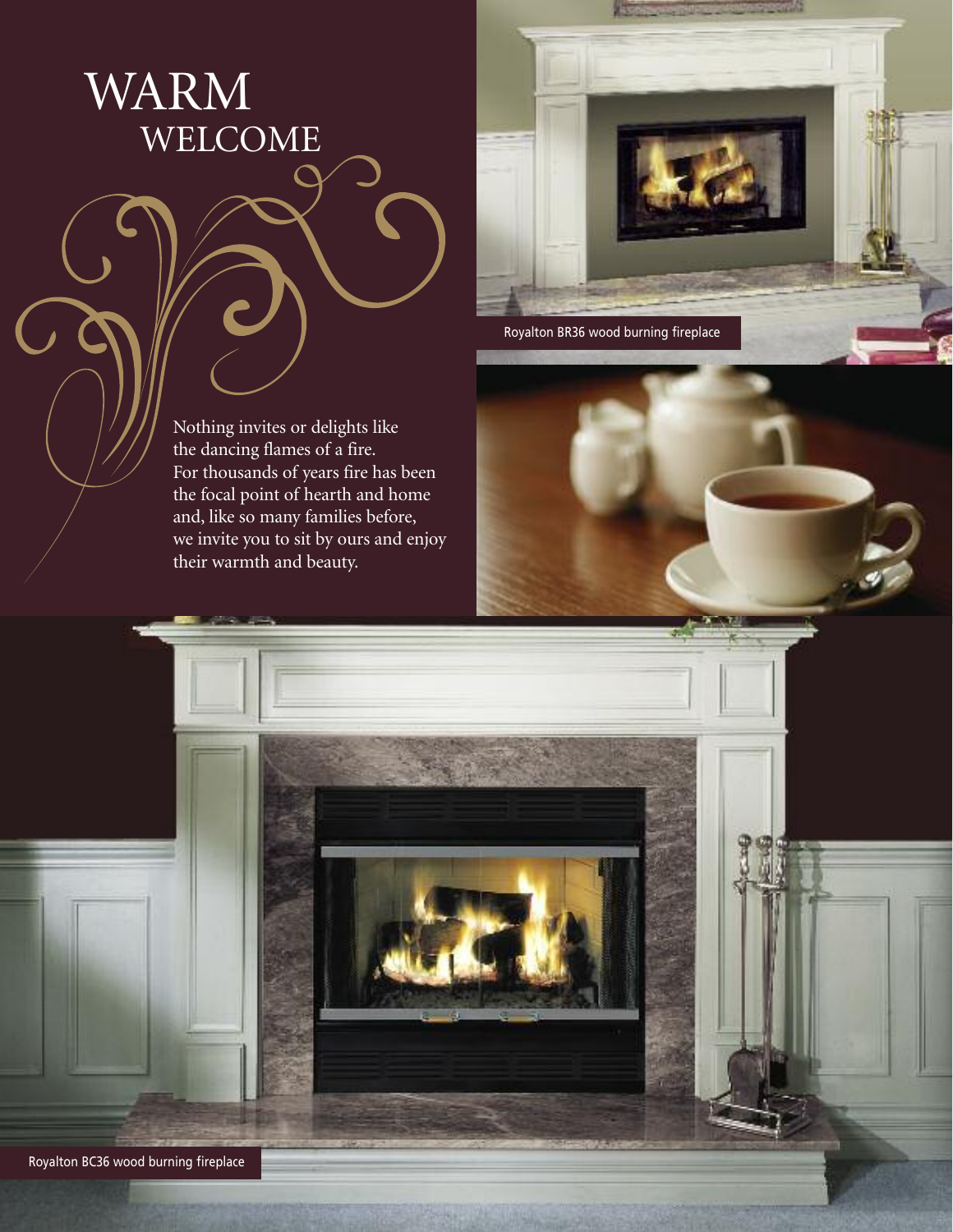

## WOOD BURNING FIREPLACES

### ROYALTON SERIES

The Royalton wood burning fireplace from Monessen adds the warmth of radiant or circulating heat and an unobstructed view of the fire to any room in your home. Available in both 36 and 42 inch sizes, the Royalton offers a totally refractory-lined firebox and a classic brick pattern hearth for easy ash clean up. Best of all, it provides generous amounts of radiant heat with no smoke baffles to obstruct your view of the fire. Enjoy the warmth, comfort, and elegance of a wood fire. Nothing can beat the Royalton wood burning fireplace from Monessen for adding warmth and comfort to your home. These fireplaces offer top-of-the-line features and aesthetics, all in an economical and easy-to-install package.

#### SOVEREIGN SERIES

Add the traditional look of a wood burning fireplace to any room in your home with the Sovereign wood burning fireplaces from Monessen. This classically styled fireplace is available in both radiant and circulating face models and in both 36 and 42 inch sizes. The Sovereign offers a fully refractory-lined firebox and classic brick pattern hearth for easy ash clean up. Styled with an ash lip, large heavy duty grate, cast iron flue and black mesh fire screen, the warmth and unobstructed view of this classic fireplace will create a focal point for your home.

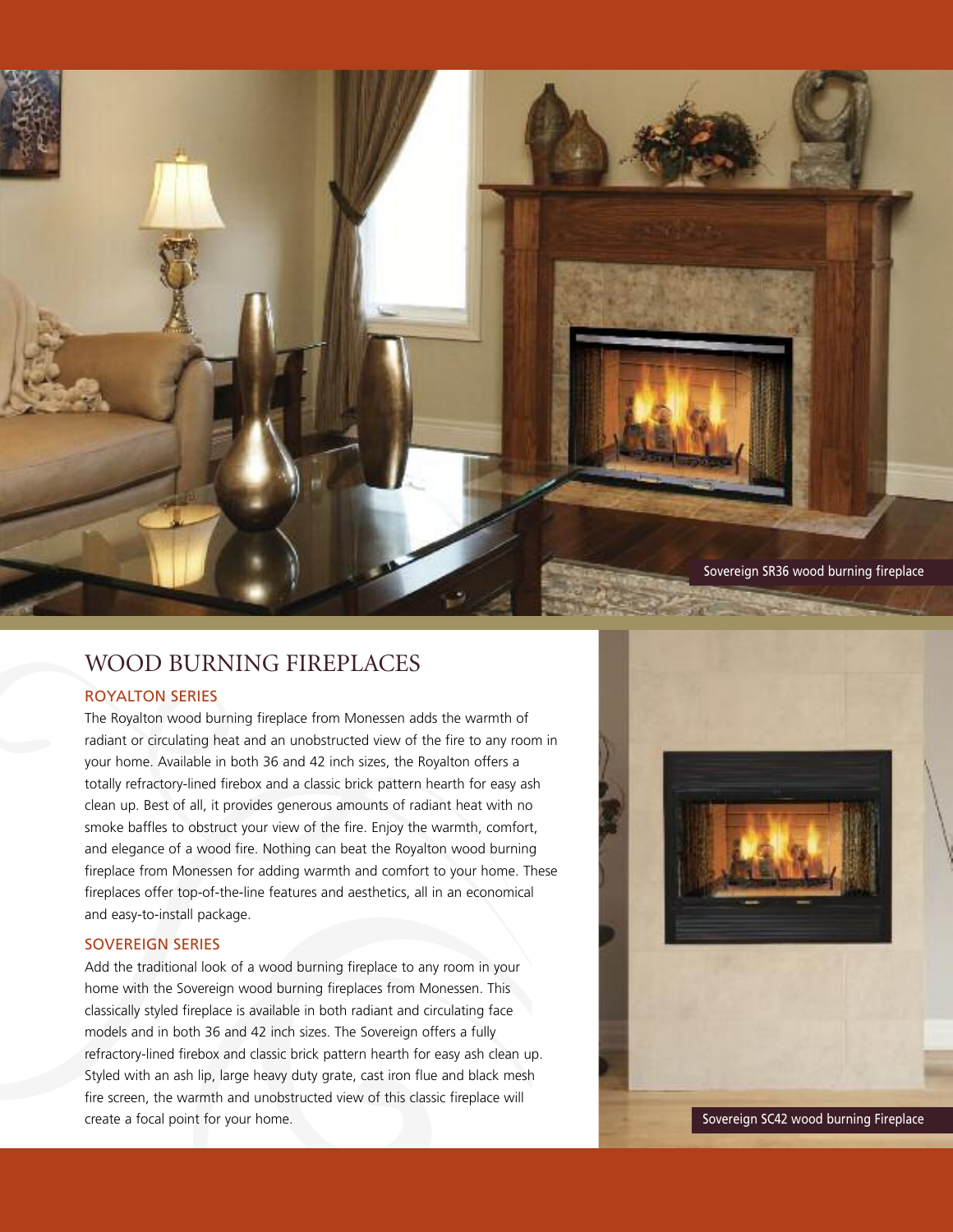## BILTMORE SB SERIES

The SB series of wood burning fireplaces from Monessen offer an impressive range of model sizes: 38, 44 and 50 inch models with large viewing areas. These radiant wood burning fireplaces come with a firebrick interior available in either a standard refractory brick pattern or herringbone pattern and offer a tilt up heavy duty grate for easy ash clean up.

#### WARMMAJIC SERIES

The natural beauty of a wood burning fire is now also a beautiful way to add heat to any room in your home. Drawing cool room air through the lower grille, the WarmMajic from Monessen has a dual chambered heat circulating design that heats the air as it passed around the bottom, back and sides of the hot firebox. The heated air is then returned to the room through the top grille ensuring consistent warmth for even the chilliest of rooms. Available in two sizes and with optional ornate grille and bi-fold doors, the WarmMajic from Monessen is the perfect way to keep everyone cozy.

 $\sqrt{2}$ 



#### MONARCH SERIES

The Monarch BFC PureEnergy Balanced-Flue Fireplace from Monessen is the perfect way to add warmth and style to any room in your home without the smoke or soot traditionally associated with a wood burning fire. Using a balanced flow of outdoor air for optimal combustion, the Monarch creates cleaner air both indoors and out. This wood burning fireplace provides an efficient source of heat and uses less firewood plus its low maintenance Clean Burn technology eliminates the need for a catalytic combustor. The ceramic glass window provides a glare-free view of the fire while increasing heat transfer into the room and the traditional brick pattern hearth makes ash clean up easy. With brushed black doors and optional ornamental grille, the Monarch provides the traditional style of a wood burning fireplace with the latest technology from Monessen.

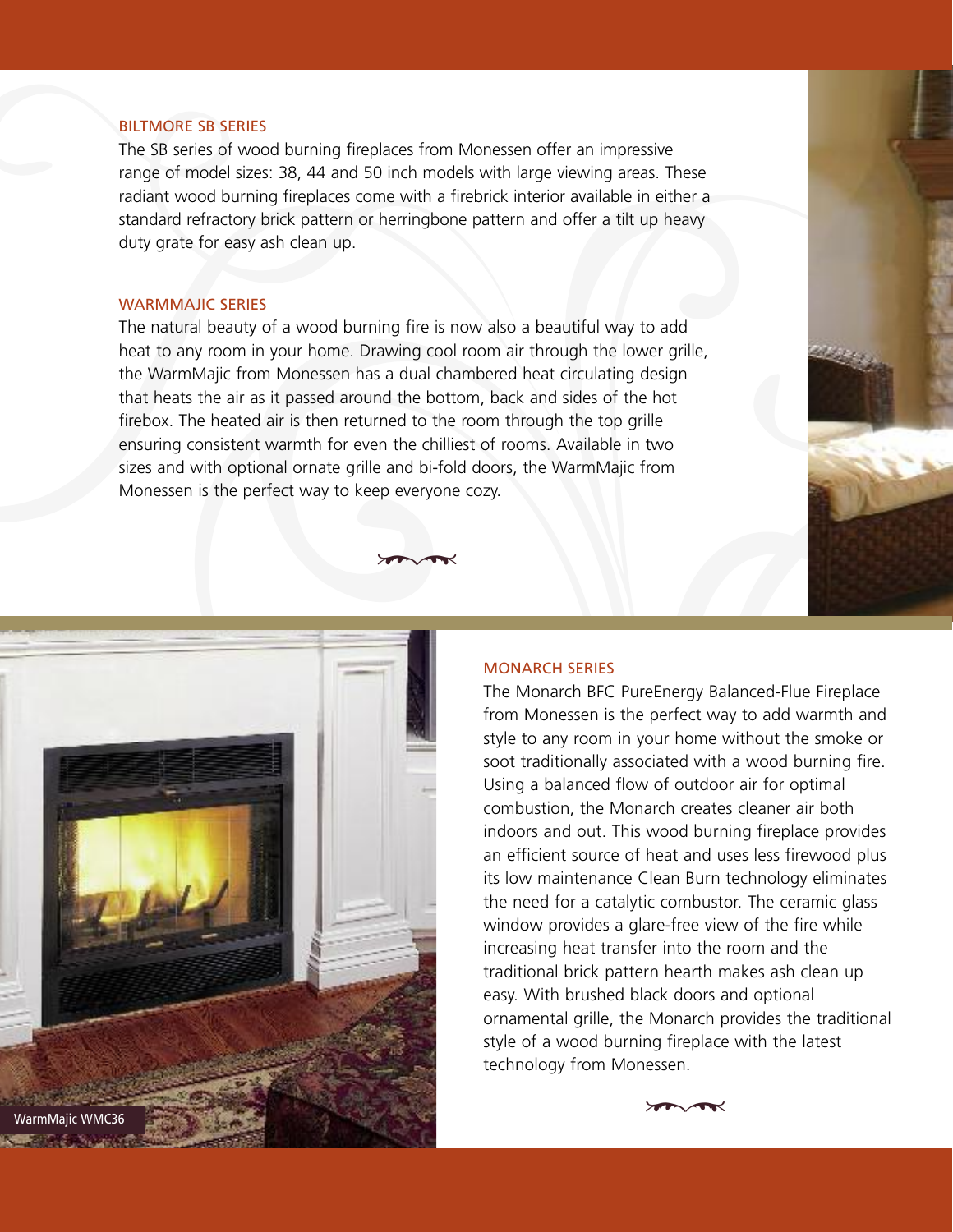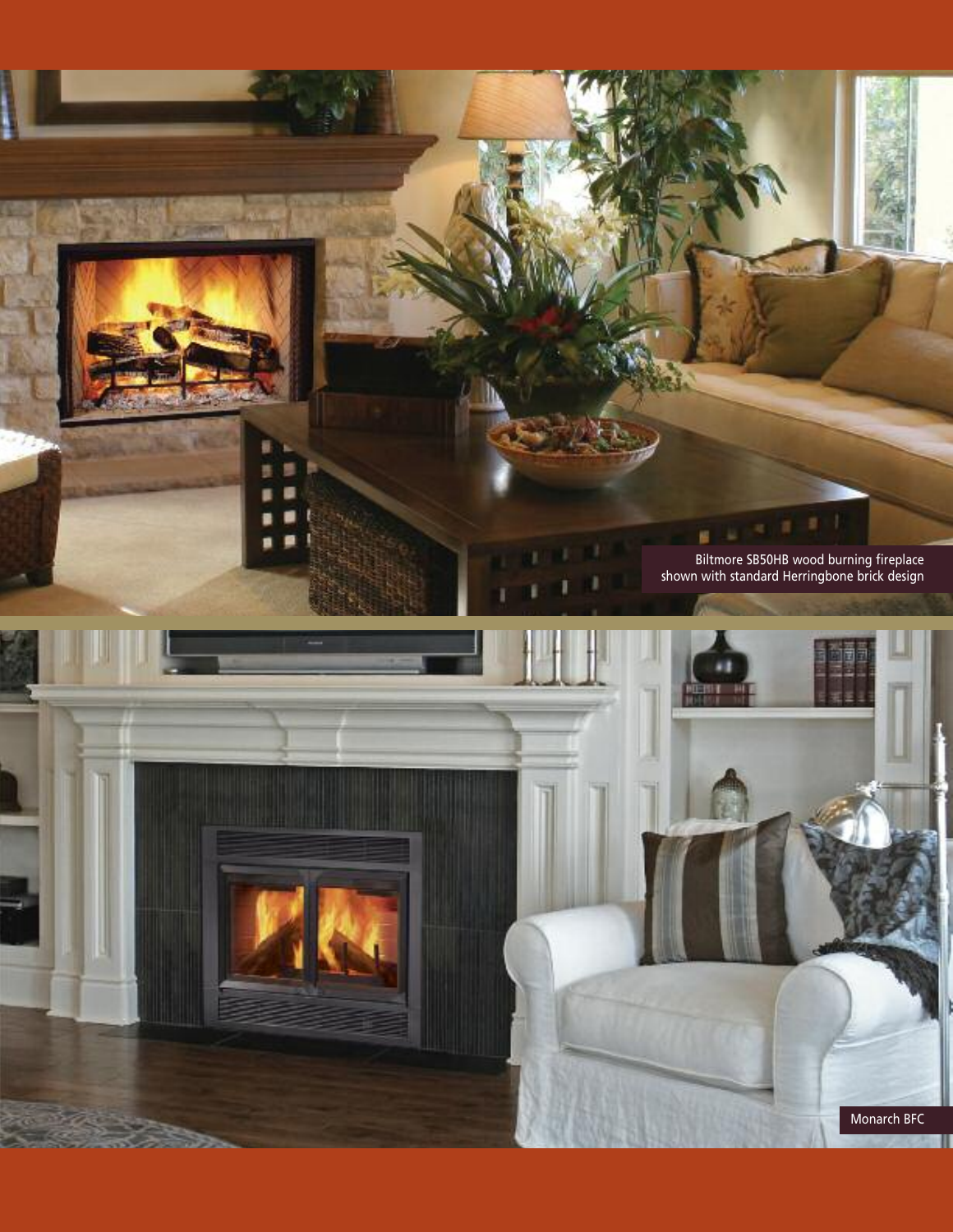

#### DESIGNER SERIES

The Designer wood burning fireplaces from Monessen take the traditional wood fire to a whole new level. Elegantly styled and available in See-Thru and Peninsula models, these fireplaces offer an expansive view and exciting design applications. With standard radiant design and refractory brick interiors, these Designer wood burning fireplaces rival their masonry counterparts and provide a sophisticated showcase for the natural beauty of a wood fire.

The See-Thru Designer wood burning fireplace from Monessen provides double the viewing pleasure in two sizes: 36 and 42 inches. With no smoke baffles, this clean look, stylish fireplace offers an unobstructed view of the fire accented by the traditional look of a refractory lined firebox and heavy duty grate. Designed with easy log lighter access, this Designer fireplace is the perfect way to add warm ambiance to more than one room in your home.



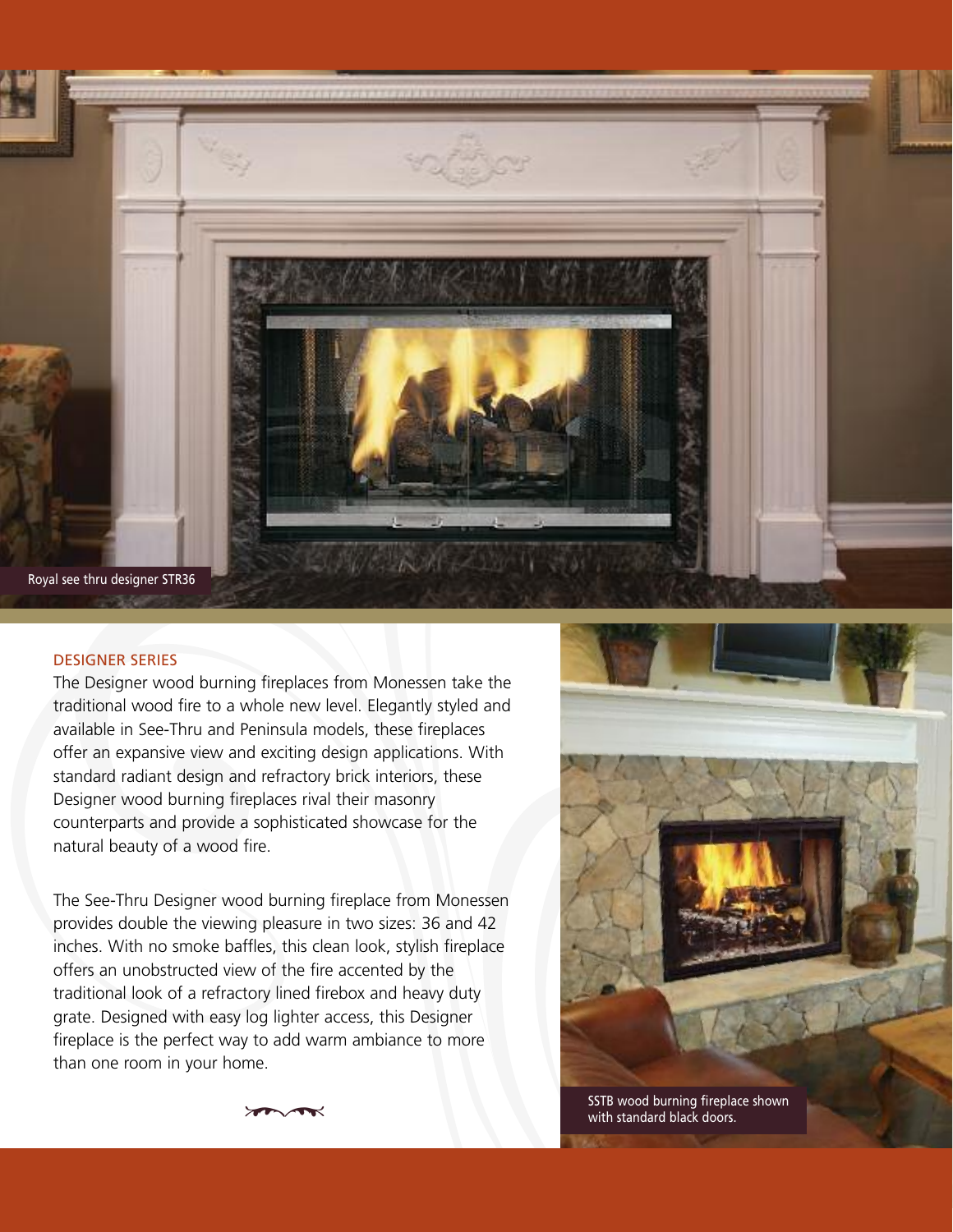#### **STANDARD FEATURES FOR ALL UNITS:**

- Fireplace interiors have all refractory brick to provide a realistic masonry look, with steel mesh molded in for durability
- Damper included to help prevent heat loss when fireplace in not in use
- Gas knockouts on both sides of the fireplace for adding gas appliances
- Black fire screens to protect against sparks
- Tilt-up heavy duty grate allows for easy clean up of ashes
- Sturdy nailing flange secures unit during construction

## **Royalton:**

- Available in 36" and 42" opening widths in both radiant (BR) and circulating (BC)
- Totally refractory-lined firebox. The hearth is lined with a classic brick pattern for easy ash clean up
- Tapered firebox sides assure greater reflection of radiant heat
- Black wire mesh fire screen with stylish black pulls protects against sparks
- Built-in cast iron flue damper that helps reduce home heat loss when the fireplace is not in use
- Built-in ash lip helps reduce ash spillage
- Generous wood basket grate made of durable ½" steel
- Gas line access has easy knockout on both sides of firebrick for optional gas logs
- Factory installed outside air connection
- Insulated models for cold-climate installations available (indicated by suffix "I")

#### **Sovereign**

- Available in 36" and 42" opening widths in both Radiant (SR36S/SR42A) and Heat Circulating Models (SC36A/SC42A )
- Tapered Firebox Sides assure greater reflection of radiant heat
- Built-In Cast Iron Flue Damper in 42". Steel Damper in 36" Dampers help reduce home heat loss when the fireplace is not in use
- Totally refractory-lined firebox. The hearth is lined with a classic brick pattern for easy ash clean up
- Black Wire Mesh Firescreen with stylish brass pulls protects against sparks
- Built-In Ash Lip helps to reduce ash spillage
- Uses SK8 wood burning chimney

#### **WarmMajic**

- Available in 36" and 42" models
- 160 cfm Forced Air Fan System with adjustable speed controls distribute a constant flow of warm room air through the dual-chambered heat exchanger
- Totally refractory-lined firebox. The hearth is lined with a classic brick pattern for easy ash clean up
- Tapered Firebox Sides assure greater reflection of radiant heat
- Fully insulated firebox construction helps improve heat efficiency by reducing outside cold infiltration
- Uses SK8 wood burning chimney (WMC36) or 8" three wall chimney (WMC42)

## **BILTMORE SB:** (Shown on Cover)

- Available in 38," 44" and 50" radiant design Insulated Model standard
- Viewing area SB38 27"h x 38"w, SB44 27"h x 44"w, SB50HB 30"h x 50"w. Inside depth of 22" for SB38 & SB44. Inside depth of 24" for SB50HB
- No visible smoke baffle gives full opening viewing for true masonry look
- SB38 and SB44 available in standard or Herringbone refractory brick
- SB50HB available in Herringbone refractory brick
- Uses 11 CF wood burning chimney components.

## **Monarch**

- Low maintenance Clean-Burn Technology eliminates the need for a catalytic combustor
- Cast iron doors eliminate heat loss and use ceramic glass for greater heat transfer
- The standard 160 cfm adjustable forced-air fan system distributes a constant flow of warm room air
- Fan and junction box come factory installed and pre-wired for easy connection
- The hearth is lined with a classic brick pattern for easy ash clean up
- Uses 8" three wall chimney

#### **Designer:**

- Available in See-Thru and Peninsula radiant designs
- SSTB shipped with black bi-fold doors standard, STR36 See-Thru shipped with optional but recommended doors
- See-Thru and Peninsula use 11CF wood burning chimney components

## Optional Accessories

#### Royalton

- Tempered bi-fold glass doors
- Forced air fan (BC models only)
- Outside air kit

## Sovereign

- Tempered bi-fold glass doors
- Forced air fan

## WarmMajic

• Tempered bi-fold glass doors

## BILTMORE SB, Designer

- Bi-fold doors available in a variety of finishes
- Outside air kits
- Two sizes of front hearth bases: 16"x 52" & 20"x 66"

## Royalton Glass Door Trim Options